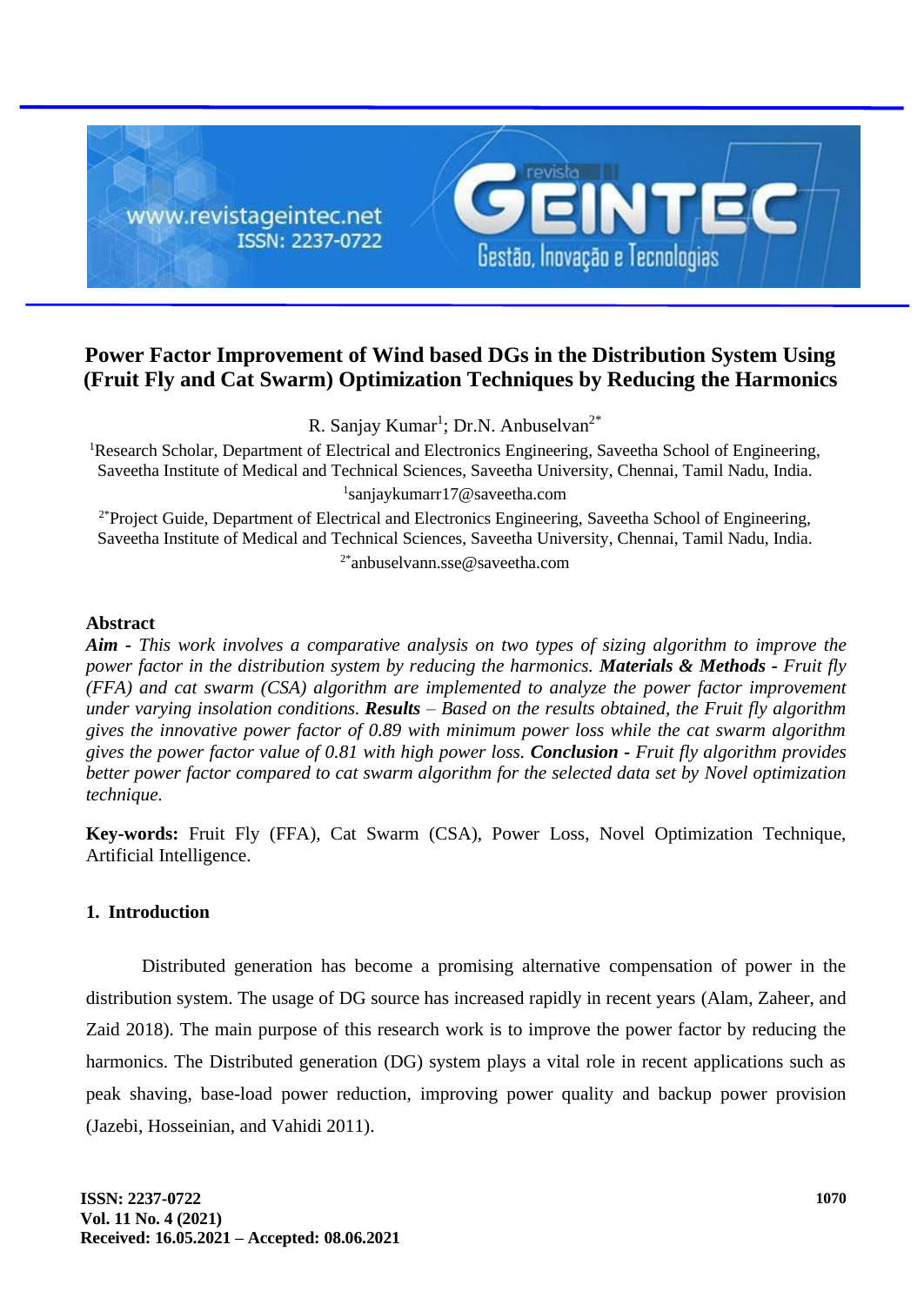The different algorithms have been analysed and its performance and sizing has been enlisted based on the DG system parameters (Mishra and Modi 2016). The power factor is improved by the optimal size of DGs (Rambabu and Venkata Prasad 2014).The wind based DG and sizing approaches for real power loss reduction and voltage stability improvement(Guan et al. 2017).Proper placement of DGs in distribution system for maximum potential benefits (Kayal and Chanda 2013).

Previously our team has a rich experience in working on various research projects across multiple disciplines (Sathish and Karthick 2020; Varghese, Ramesh, and Veeraiyan 2019; S.R. Samuel, Acharya, and Rao 2020; Venu, Raju, and Subramani 2019; M. S. Samuel et al. 2019; Venu, Subramani, and Raju 2019; Mehta et al. 2019; Sharma et al. 2019; Malli Sureshbabu et al. 2019; Krishnaswamy et al. 2020; Muthukrishnan et al. 2020; Gheena and Ezhilarasan 2019; Vignesh et al. 2019; Ke et al. 2019; Vijayakumar Jain et al. 2019; Jose, Ajitha, and Subbaiyan 2020). Now the growing trend in this area motivated us to pursue this project.

Improvement of power factor in the distribution system is a challenging factor under partial shading due to the proper placing and sizing of DG. Various algorithms are used to improve the power factor by reducing the harmonics. Some of the conventional algorithms are perturbing about operational cost and high losses in the system. These methods do not efficiently improve the power factor by reducing the harmonics. Hence an improved fruit fly method is used for optimal size of Distributed Generation (DG). In this paper, a comparison of two sizing algorithms, fruit fly(FFA) and cat swarm(CSA) algorithm is implemented and analyzed by Artificial Intelligence for optimal power factor in DGs.

### **2. Materials and Methods**

The study was carried out in the Power Electronics laboratory at Saveetha School of Engineering. Two algorithms have been compared and their sample size has been calculated using G Power software and it is determined that each algorithm has 7 samples and a total of 14 sample tests have been carried out (Bhattacharjee and Roy 2016). The incorporated G power parameter of 0.80, and max error is fixed 0.5, mean group values 0.94 and 0.84 and standard deviation 0.07. The system is simulated by using the Matlab code.

### **Distributed Generation (DG)**

The Distributed Generation (DG) is an on site generation used to inject the real and reactive power in the distribution system to compensate the losses. DG provides significant benefits like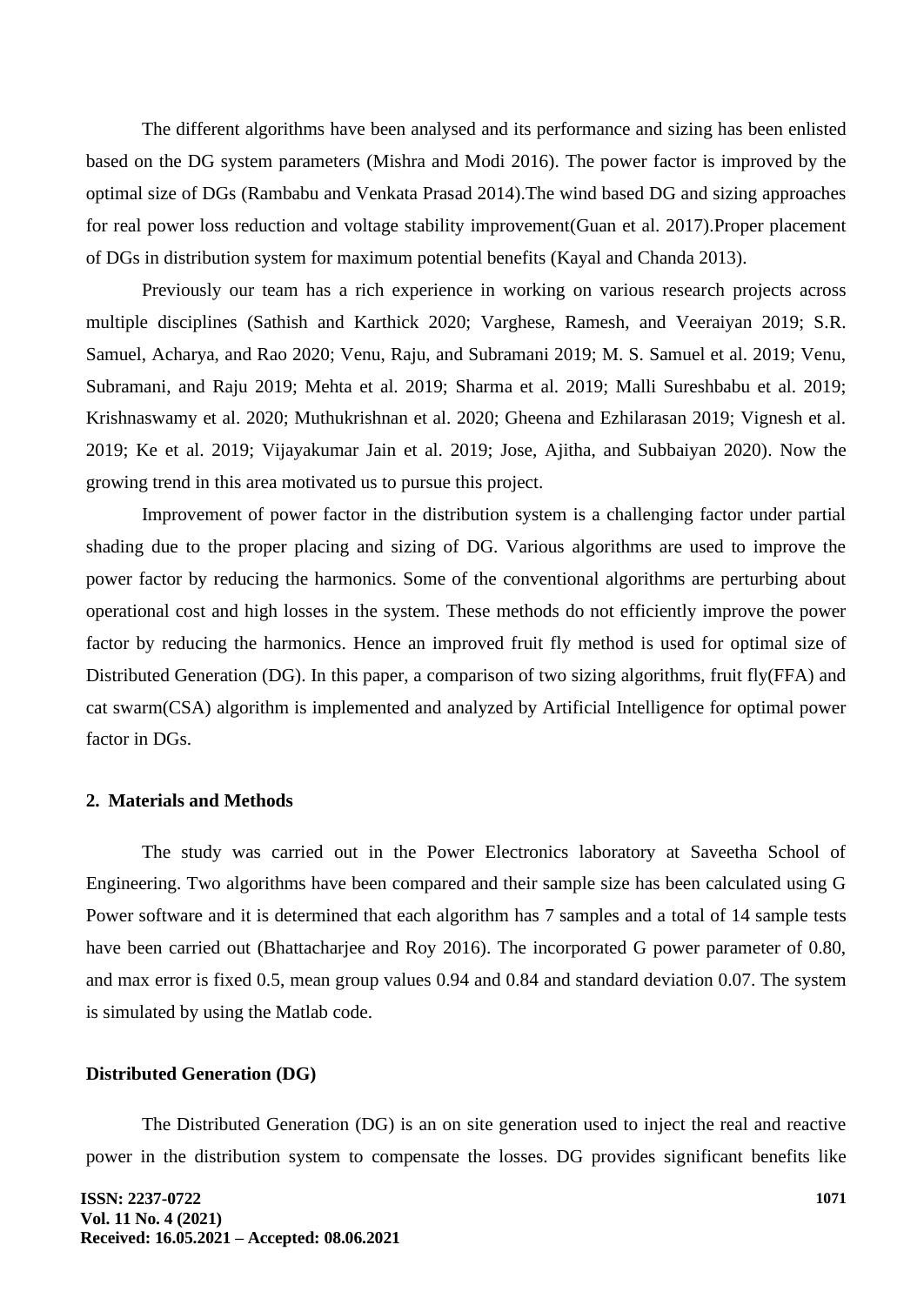reduced energy loss during transmission and reduced load on utility transmission and distribution lines. The Distributed Generation DG is generally modeled as PV or PQ nodes in power flow studies for distribution system (Zevallos et al. 2021; Ramaprabha and Mathur 2008; Villalva, Gazoli, and Filho 2009), a shunt resistance (1000 ohms) and a series resistance (0.02 ohms) (Kadir et al. 2011). The design of DGs depends upon the power quality, dependent on type and size of DG along with interfaces of various DG units, the total capacity of the DG is relative to the system, size of generation is relative to a load at the interconnection point and feeder voltage regulation practice.

### **3. Power Factor Improvement Algorithm**

### **Fruit Fly Algorithm**

The Fruit fly algorithm is a method of global optimization based on the food seeking behaviour of the fruit fly. Fruit fly algorithm is relatively simple and fast. The steps involved in fruit fly, initiating the parameter setting for upper and lower bound along initialize the original position of x and y axis to calculate the size for DGs. Starting the main loop for the process of initializing (Das et al. 2018). After calculating the size and placing the DGs the power factor is improved. The governing fruit fly algorithm parameters are n=20; maxt=5e2; dim=30; lb=-100; ub=100; m=1000; pop=100;  $g=10$ ; percent=0.7; mpercent=0.5; The flow chart of Fruit fly algorithm is shown in Figure. 1



Fig. 1 - Flow Chart of Fruit Fly Algorithm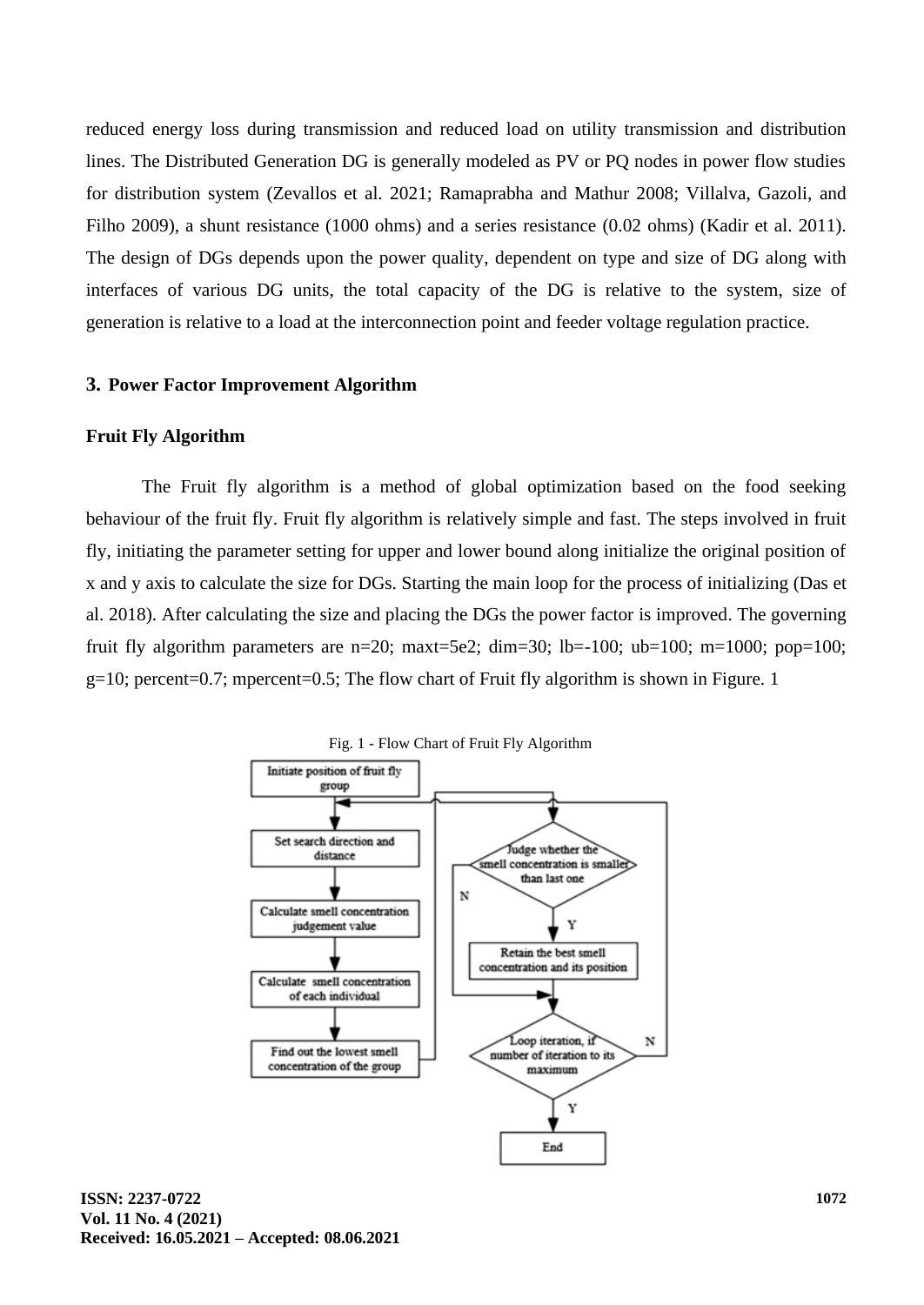### **Cat Swarm Algorithm**

The Cat swarm optimization algorithm is an intelligence algorithm and has two modes of operations seeking and tracing mode. Seeking memory pool is the number of copies generated for each cat Seeking range of dimension is the pre-defined range of each dimension to be selected for mutation. The optimal solution size is selected for a given problem among many alternative solutions. (Ahmed, Rashid, and Saeed 2020). The maximizing the energy efficiency of a distribution system and overall network performance (Das et al. 2018). The flow chart of cat swarm algorithms is shown in Figure 2.

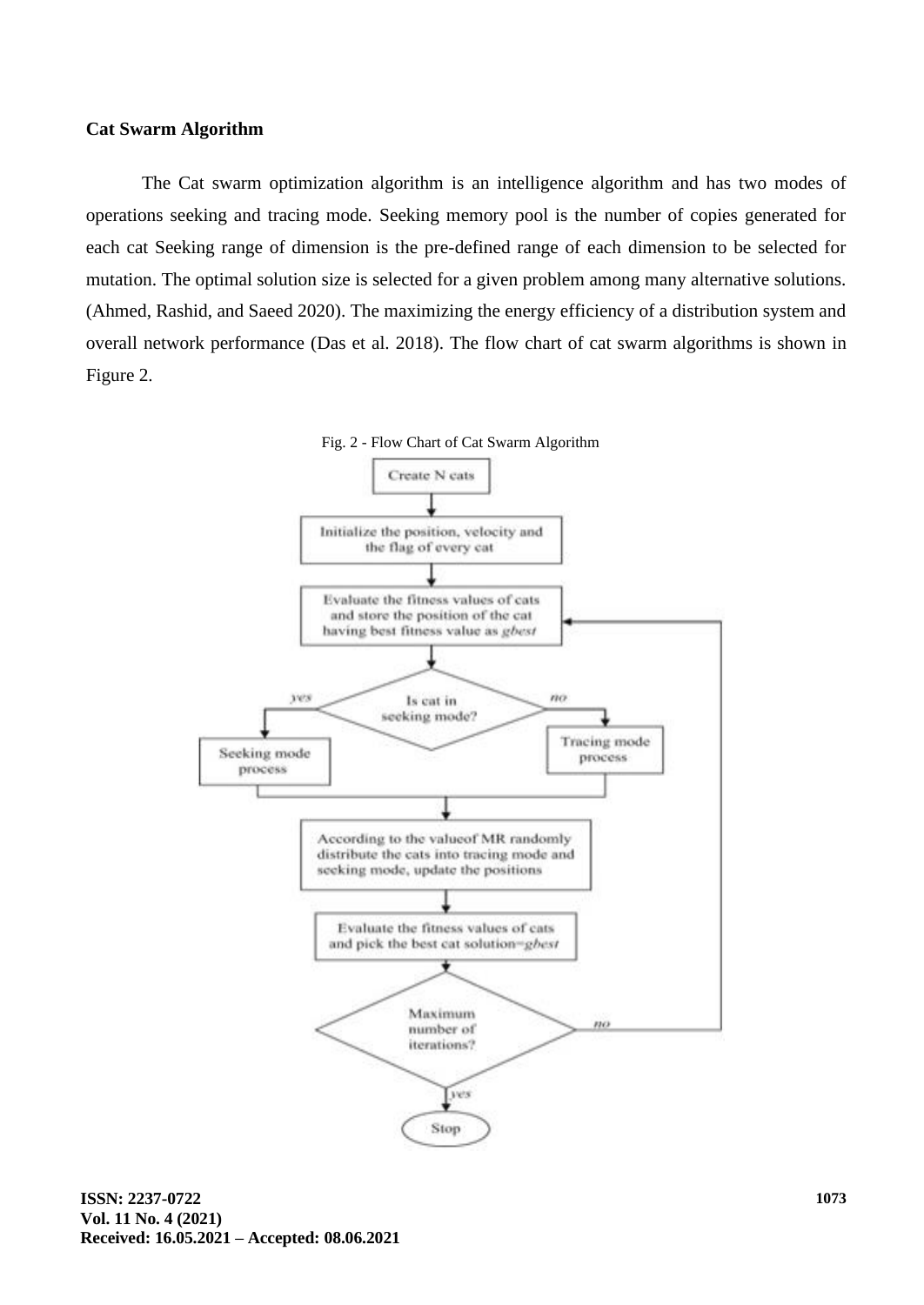From the proposed fruit fly algorithm the power factor is improved in the distribution system. The fruit fly algorithm is used to calculate the size of the DG. The reactive power loss is calculated by summing up all losses in the line. Decelerating the optimization techniques and the limits of DG. The voltage stability index calculates the voltage stability of each node. By determining the size of DG the power loss is reduced. The DG placed in the system will inject the reactive power in the distribution system so the transmission losses will be compensated.

For testing the proposed system the Matlab software version 13.0 is used and the results are determined with different insolation set parameters. The results are validated by changing the input size value of the Distributed generation (DG) so that there will be improvement in the obtained output power factor. The obtained results for various inputs have been tabulated and it is calculated for both the algorithms as on Table1 for total harmonic distribution (THD) of DGs (Kadir et al. 2011).

Using the SPSS statistical software for the independent variables THD of DGs and dependent variables Distributed generation DGs size and power factor are analyzed.

#### **4. Results**

The Fruit fly and cat swarm algorithms for power factor improvement of DGs have been implemented. From the Table 1 Simulated results of fruit fly and cat swarm algorithm for Distributed Generation (DGs) for Size (KW) and Power factor at total Harmonic Distortion with THD = 3.1737 % is analysed.

|                |           | Distributed Generation DGs | $THD = 3.1737 %$    |              |  |  |  |
|----------------|-----------|----------------------------|---------------------|--------------|--|--|--|
| S. No          | SIZE(KW)  | SIZE (KW)                  | <b>POWER FACTOR</b> | POWER FACTOR |  |  |  |
|                | fruit fly | cat swarm                  | fruit fly           | cat swarm    |  |  |  |
|                | 1020      | 1000                       | 0.95                | 0.89         |  |  |  |
| $\overline{2}$ | 1030      | 1010                       | 0.93                | 0.86         |  |  |  |
| 3              | 1050      | 1030                       | 0.91                | 0.84         |  |  |  |
| $\overline{4}$ | 1060      | 1040                       | 0.89                | 0.81         |  |  |  |
| 5              | 1080      | 1060                       | 0.86                | 0.79         |  |  |  |
| 6              | 1090      | 1070                       | 0.84                | 0.76         |  |  |  |
|                | 1100      | 1090                       | 0.81                | 0.74         |  |  |  |

Table 1 - Simulated Results of Fruit Fly and Cat Swarm Algorithm for Distributed Generation (DGs) Size (KW) and Power Factor at constant Total Harmonic Distortion (THD)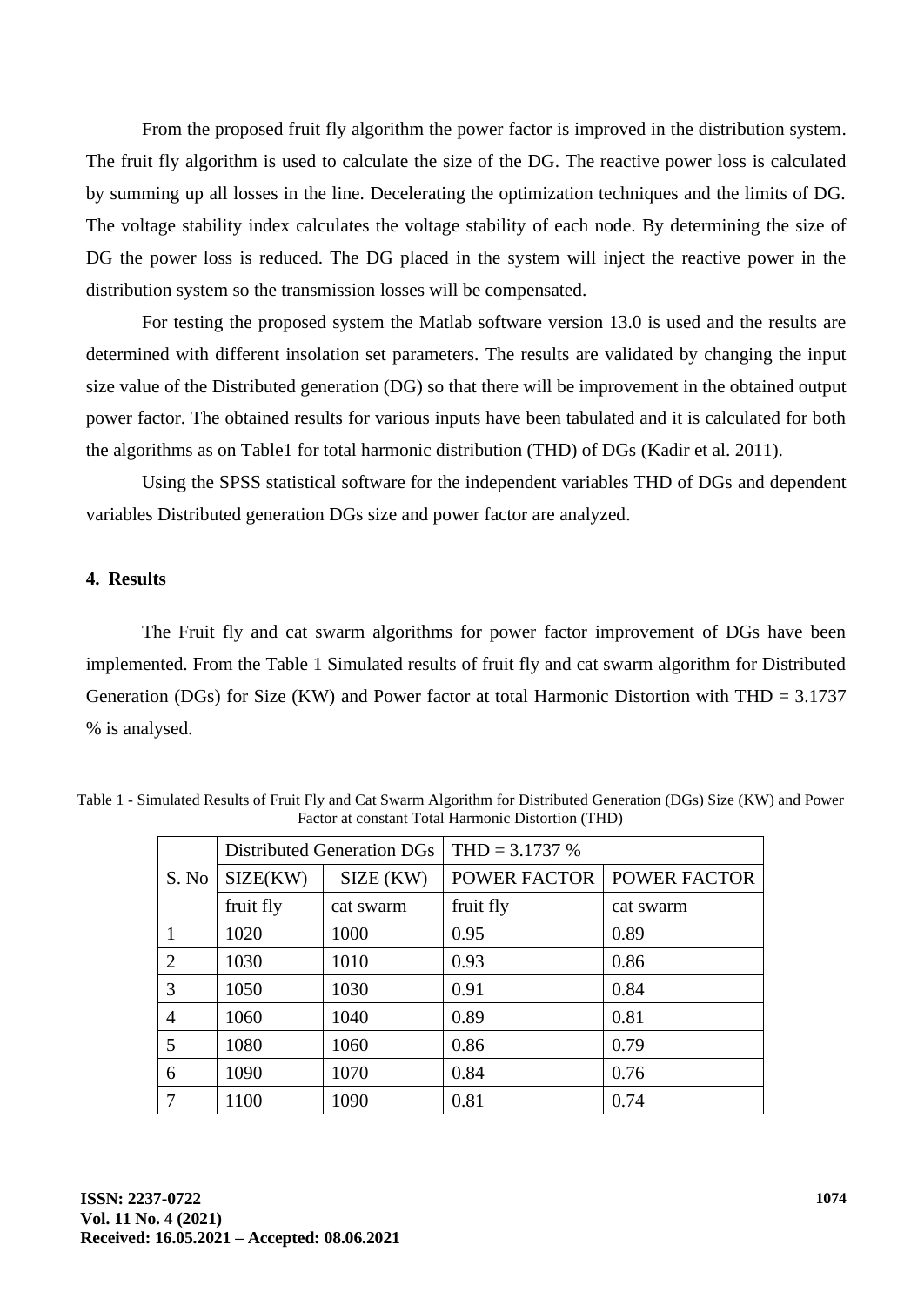

Fig. 3 - Fruit Fly Algorithms Implemented for Power Factor Analysis with Respect to Various Sizes of DGs

Figure 3. shown Fruit fly algorithms implemented for power factor analysis with respect to various sizes of DG, factor power is around 0.95 for the max size of 1100 size DGs. The output power is increased along the optimal DGs size by harmonic variation controlled by simulation parameters. With the DGs at respective voltage will duly cause in minimization of harmonic distortions along the load distribution system.



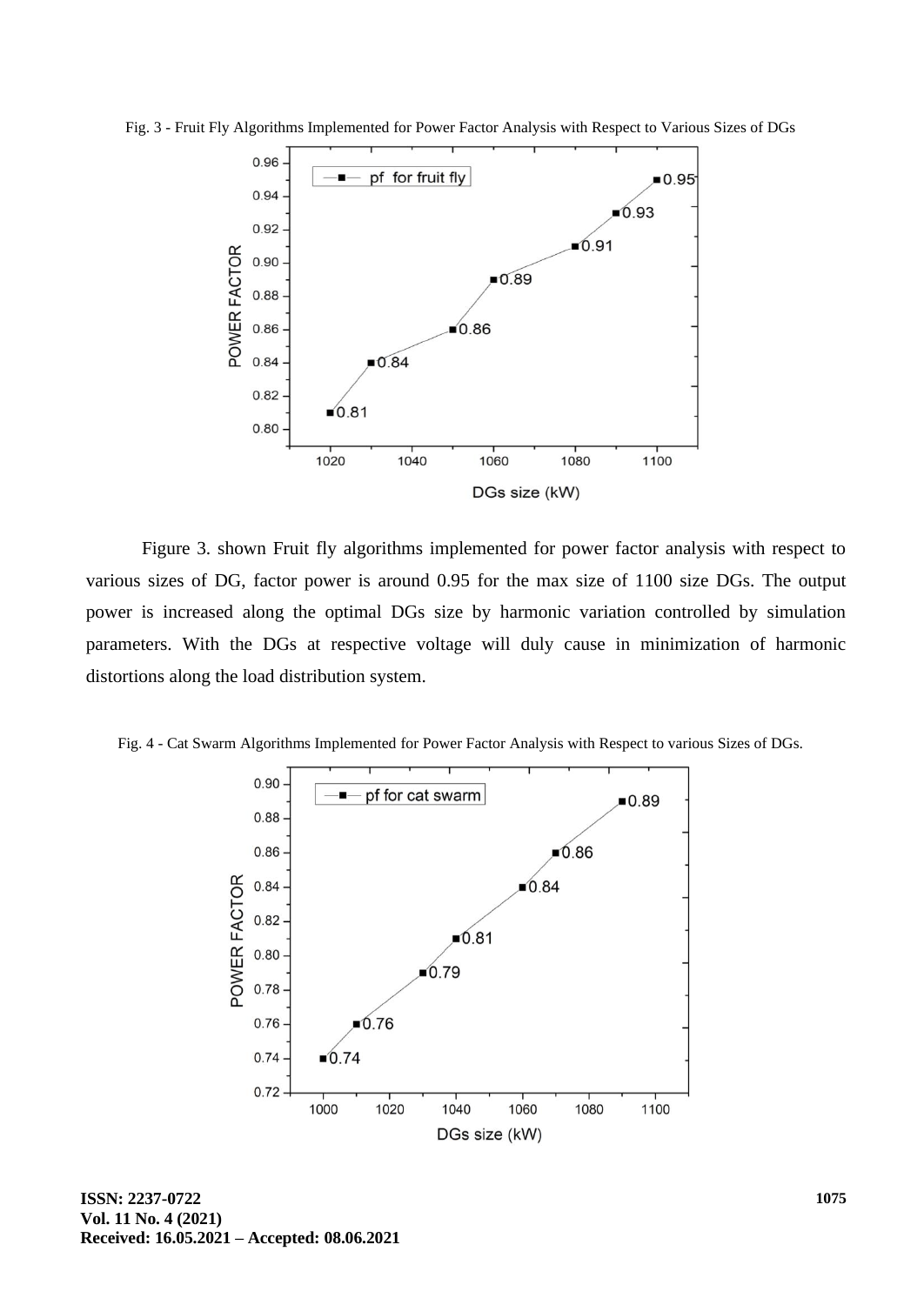Figure.4 shown Cat swarm implemented for power factor analysis with respect to various size of DGs, factor power is around the 0.89 for the max size of 1100 size DGs. Thereby power factor are optimized along different DGs size between load range size (1020 -1110) KW, which duly to resultant in variation of power factor level for low to high value.



Fig. 5 - Comparative analysis of both algorithms red line indicates the power factor range of fruit fly and black line indicates power factor range of cat swarm

Figure. 5 shows a comparative analysis of fruit fly and cat swarm algorithms red line indicates the power factor range of fruit fly algorithm and black line indicates the power factor range of cat swarm algorithm between 0.81 to 0.97 with 0.74 to 0.88 respectively to various set size of DGs. The size of the Distributed Generation (DG) to compensate for reactive power in the distribution system. As a consequence of the resulting power factor slightly repetitive increase in sizing compared between the Fruit fly algorithm and Cat swarm algorithm for different size of load in DGs. The fruit fly algorithm is better in finding the sizing and improving the power factor compared to the cat swarm algorithm.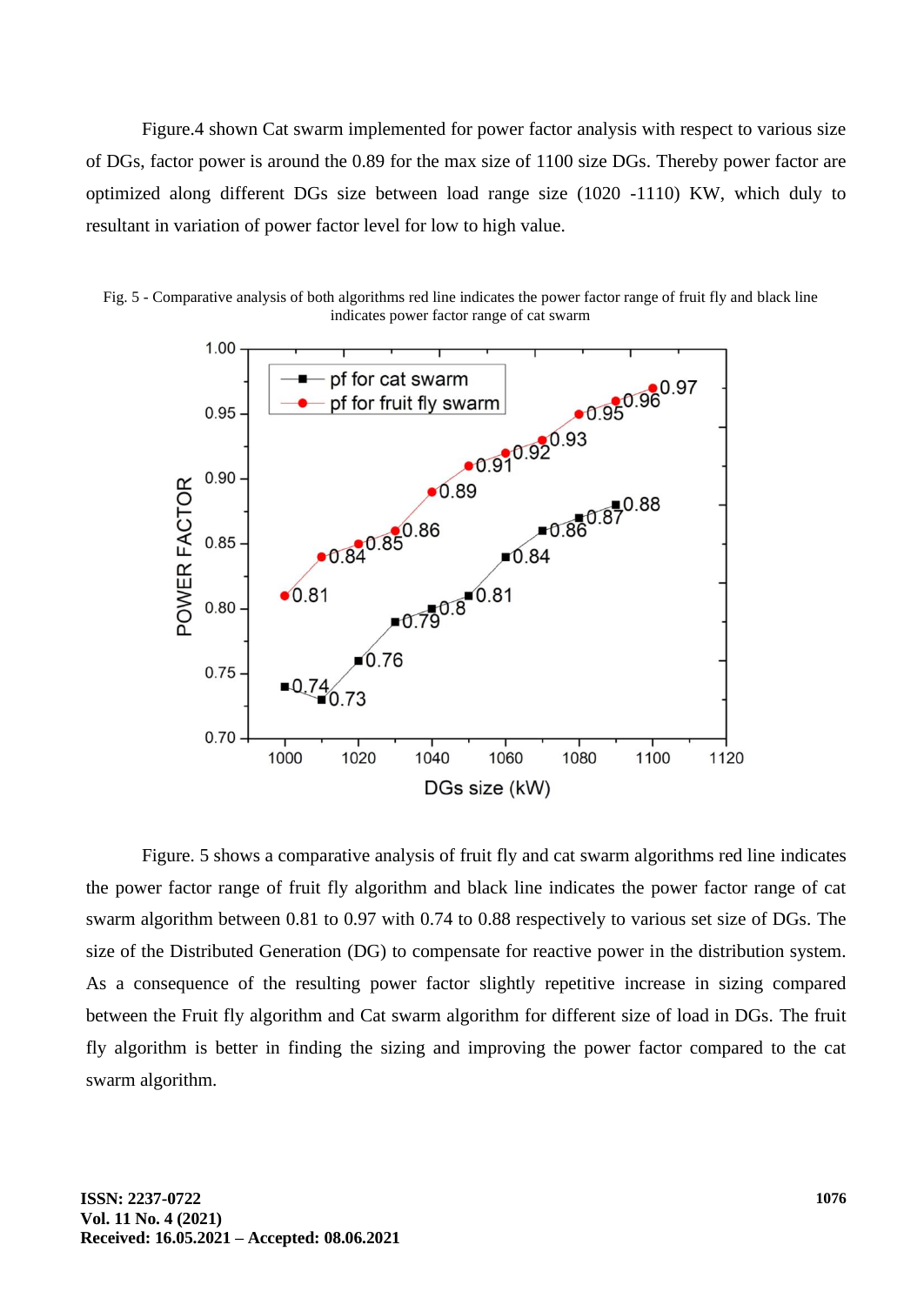Fig. 6 - Comparison of Fruit Fly and Cat swarm algorithm of mean efficiency The mean efficiency of Fruit Fly is better than Cat swarm and the standard deviation of Fruit Fly is better than Cat swarm algorithm. X Axis: Fruit Fly vs Cat swarm algorithm Y Axis: Mean power factor  $\pm$  1 SD



Figure 6. shows a comparative graph of Fruit Fly and Cat swarm algorithm comparison on power factor improvement of computed Fruit Fly with Cat swarm. Fruit Fly produces better power factor range of 0.85 to 0.89 compared to Cat swarm range about 0.80-0.86. But the standard deviation range appears to be almost the same for both algorithms.

Independent t test analysis is carried out using the SPSS system and its mean and standard deviation is analyzed for fruit fly and cat swarm algorithm for various sizes of DGs and power factor is validated. From the Table 2 T-test Comparison of Fruit Fly and Cat swarm algorithm by varying size between 1000 to 1100. Fruit Fly has a mean value of 0.8843 which is higher and Cat swarm algorithm has lower mean value of 0.8129. The standard deviation of the fruit fly algorithm 0.01901 is lower compared to the cat swarm algorithm 0.02044.

| Table 2 – Statistical analysis of comparison of Fruit Fly and Cat swarm algorithm of varying size DGs. Mean Output       |  |
|--------------------------------------------------------------------------------------------------------------------------|--|
| voltage, Standard deviation and standard error values are obtained for 14 sample data sets. When compared, the fruit fly |  |
| algorithm has better performance than cat swarm algorithm.                                                               |  |

| <b>Group Statistics</b> |                  |   |             |                       |                 |  |
|-------------------------|------------------|---|-------------|-----------------------|-----------------|--|
|                         | Group            | N | <b>Mean</b> | <b>Std. Deviation</b> | Std. Error mean |  |
| <b>SIZE</b>             | <b>Fruit fly</b> |   | 1061.4286   | 30.23716              | 11.42857        |  |
|                         | Cat swarm        |   | 1042.8571   | 32.51373              | 12.28904        |  |
| <b>POWER FACTOR</b>     | <b>Fruit fly</b> |   | 0.8843      | 0.5028                | 0.1901          |  |
|                         | <b>Cat swarm</b> |   | 0.8129      | 0.5407                | 0.2044          |  |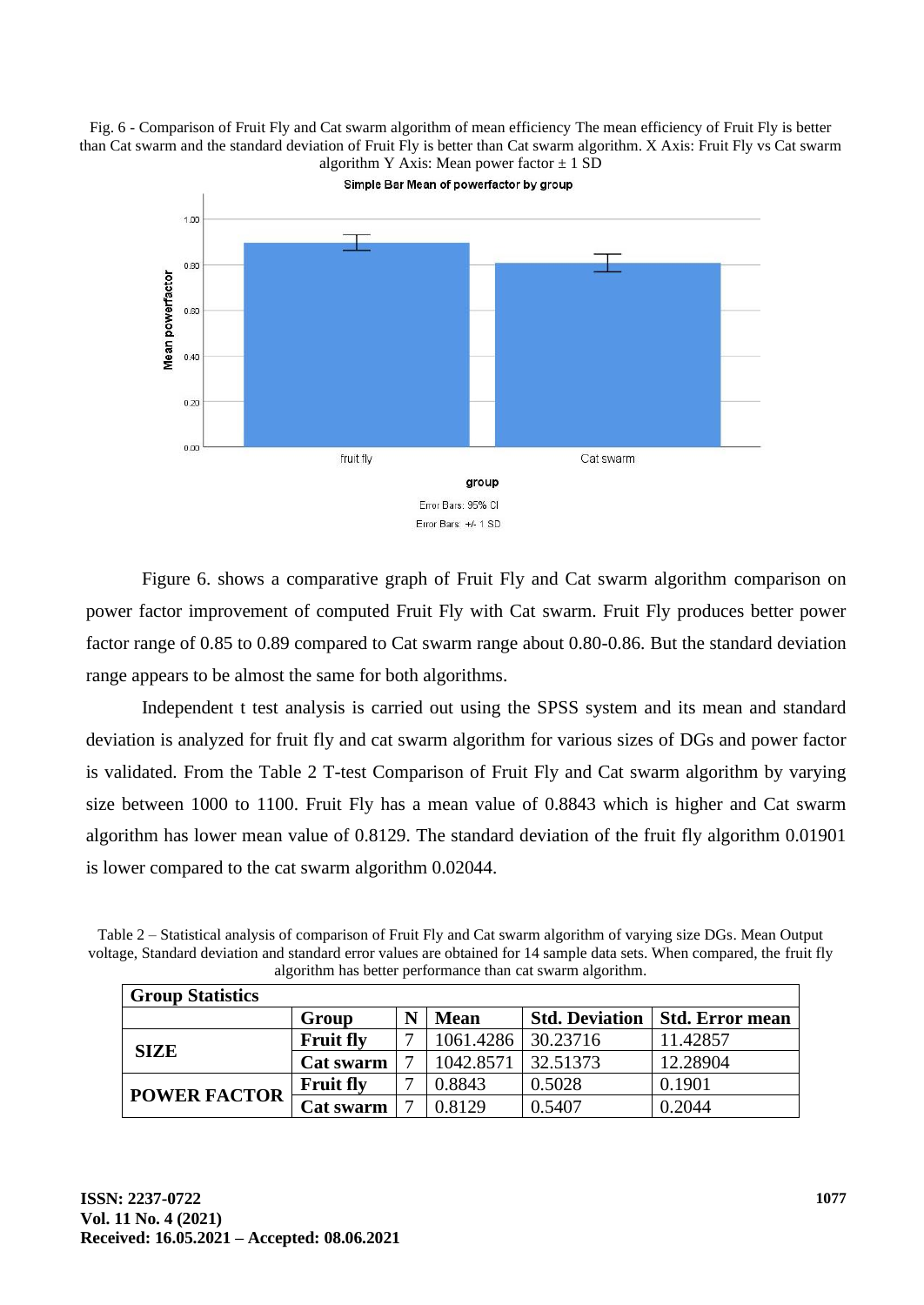Table 3 - Independent Sample T-test t is Performed for the Two Groups for Significance and Standard Error Determination of Power Factor between Fruit Fly and Cat Swarm Algorithms. P value is Less than 0.05 and it is considered to be Statistically Significant

| Independent samples test |                                      |                 |       |       |           |                                 |                    |                                              |             |              |
|--------------------------|--------------------------------------|-----------------|-------|-------|-----------|---------------------------------|--------------------|----------------------------------------------|-------------|--------------|
|                          |                                      | F<br><b>Sig</b> |       | df    | $Sig(2 -$ | t-test for Equality of<br>means |                    | 95% confidence interval<br>of the difference |             |              |
|                          |                                      |                 |       | t     |           | tailed)                         | Mean<br>difference | <b>Std. Error</b><br>difference              | Lower       | <b>Upper</b> |
| <b>Size</b>              | <b>Equal</b><br>variances<br>assured | 0.39            | 0.846 | 1.107 | 12        | 0.290                           | 18.57143           | 16.76191                                     | $-17.99322$ | 55.13508     |
|                          | Equal<br>variances<br>not<br>assured |                 |       | 1.107 | 11.937    | 0.290                           | 18.57143           | 16.76191                                     | $-18.01453$ | 55.15739     |
| Power<br>factor          | Equal<br>variances<br>assured        | 0.93            | 0.779 | 4.586 | 12        | 0.001                           | 0.9986             | 0.1959                                       | 0.4717      | 0.13255      |
|                          | Equal<br>variances<br>not<br>assured |                 |       | 4.586 | 11.788    | 0.001                           | 0.8986             | 0.1959                                       | 0.4708      | 0.13263      |

Table. 3 Independent Samples Test: The independent sample test has been carried out and has a significant difference in power factor between Fruit Fly and Cat swarm algorithms. There is a significant difference between the two groups (t value is 12 and mean difference is 0.08986).

### **5. Discussions**

Comparative analysis of Fruit Fly and Cat swarm algorithm on power factor improvement for different sizes of DGs are analysed for the optimal configuration of DGs. The Resultant obtained by the about used algorithms gives significant improvement in power factor compared to other resultant data.

Earlier work addresses the optimal configuration of the distribution system resulting in reduction of the power loss (57.5%) in the distribution system(Chao et al. 2016).some correlative work also discusses the optimal allocation of DG in the distribution system to maximize the power loss reduction about (88%) by maintaining a better node voltage profile.(Kanwar et al. 2015). Moreover it also highlights the placement and sizing of DG by reducing the operational cost reduction by improving the voltage stability(0.0284) (El-Ela et al. 2016) .Furthermore, this work improves the voltage profile (293.34 KW) in the distribution system using cat swarm optimization (Ali et al. 2021).

The multileader particle swarm algorithm is used to minimize the power loss (67.40 % and 80.32%) by integrating three DGs with unity power factor (Karunarathne et al. 2020). A differential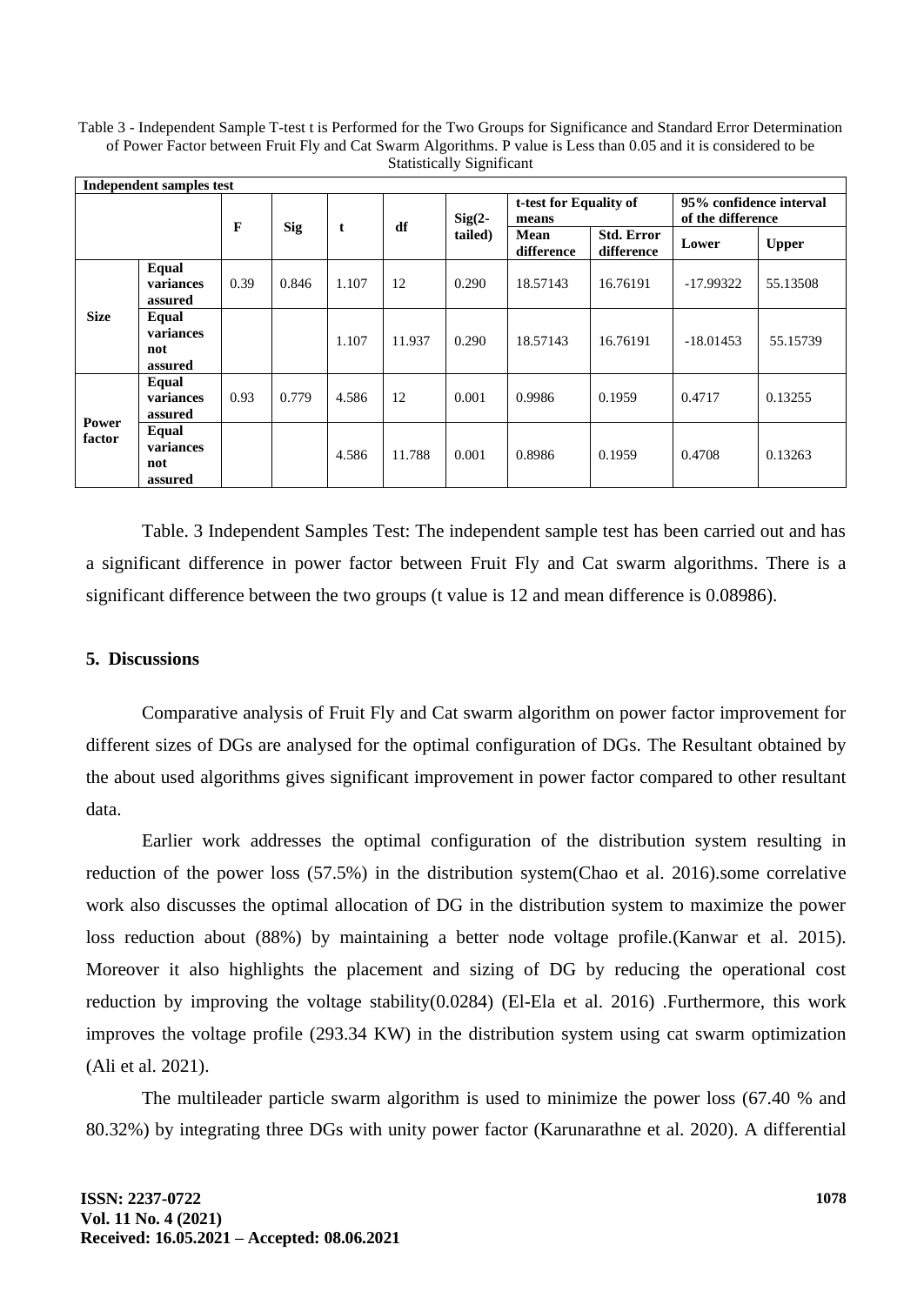evolution algorithm (DEA) is used here in loss reduction (12.11%) and voltage profile improvement. (Jazebi, Hosseinian, and Vahidi 2011).

From the existing literature survey, only a few articles verify that the particle swarm algorithm (PSA)and Differential evolution algorithm (DEA) provides better power factor than Fruit fly (FFA)and cat swarm algorithm (CSA). Though PSA and DEA provide better power factor they fail to provide better output efficiency and power loss. so we can interfere so that the FFA can be applied to the Distributed generation (DG) to get a better power factor in the distribution system. The Fruit Fly has a mean value of 0.8843 which is higher and Cat swarm algorithm has lower mean value of 0.8129.the power factor range of Fruit fly and cat swarm algorithms between 0.81 to 0.97 with 0.74 to 0.88 respectively to various set size of DG.

As the power factor is higher due to the size and location of DGs at high voltage, thereby owing to voltage distortion in the distribution in the distribution system, as a result current is lagging with respect to voltage which in turn results in high power loss  $(\mathbb{R}^2)$  thereby the efficiency of the system is reduced. The high quality evidence based results of research in the field of DGs various fields of load variation for power factor (Vijayashree Priyadharsini 2019; Ezhilarasan, Apoorva, and Ashok Vardhan 2019; Ramesh et al. 2018; Mathew et al. 2020; Sridharan et al. 2019; Pc, Marimuthu, and Devadoss 2018; Ramadurai et al. 2019)

Hence, to define the above limitation of power factor, it can be achieved in improving power factor by addressing the dependent parameters of reduction of power losses in the distribution. which in turn reduces load demand charges, by accumulating the load carry capabilities, the distribution system with respect to load voltage.

### **6. Conclusion**

Comparative analysis of Fruit Fly and Cat swarm algorithm on power factor improvement of computed Fruit Fly with Cat swarm. The Fruit Fly produces better power factor range of 0.85 to 0.89 compared to Cat swarm range about 0.80-0.86. Implemented for power factor analysis with respect to various sizes of DGs, factor power is around 0.89 and 0.94 for the max size of 1100 size DGs in cats warm and fruit fly algorithm. But the standard deviation range emerges significantly the same value for both algorithms. Based on the obtained results the Fruit Fly algorithm provides 89% efficiency compared to the Cat swarm algorithm which results in 81% efficiency.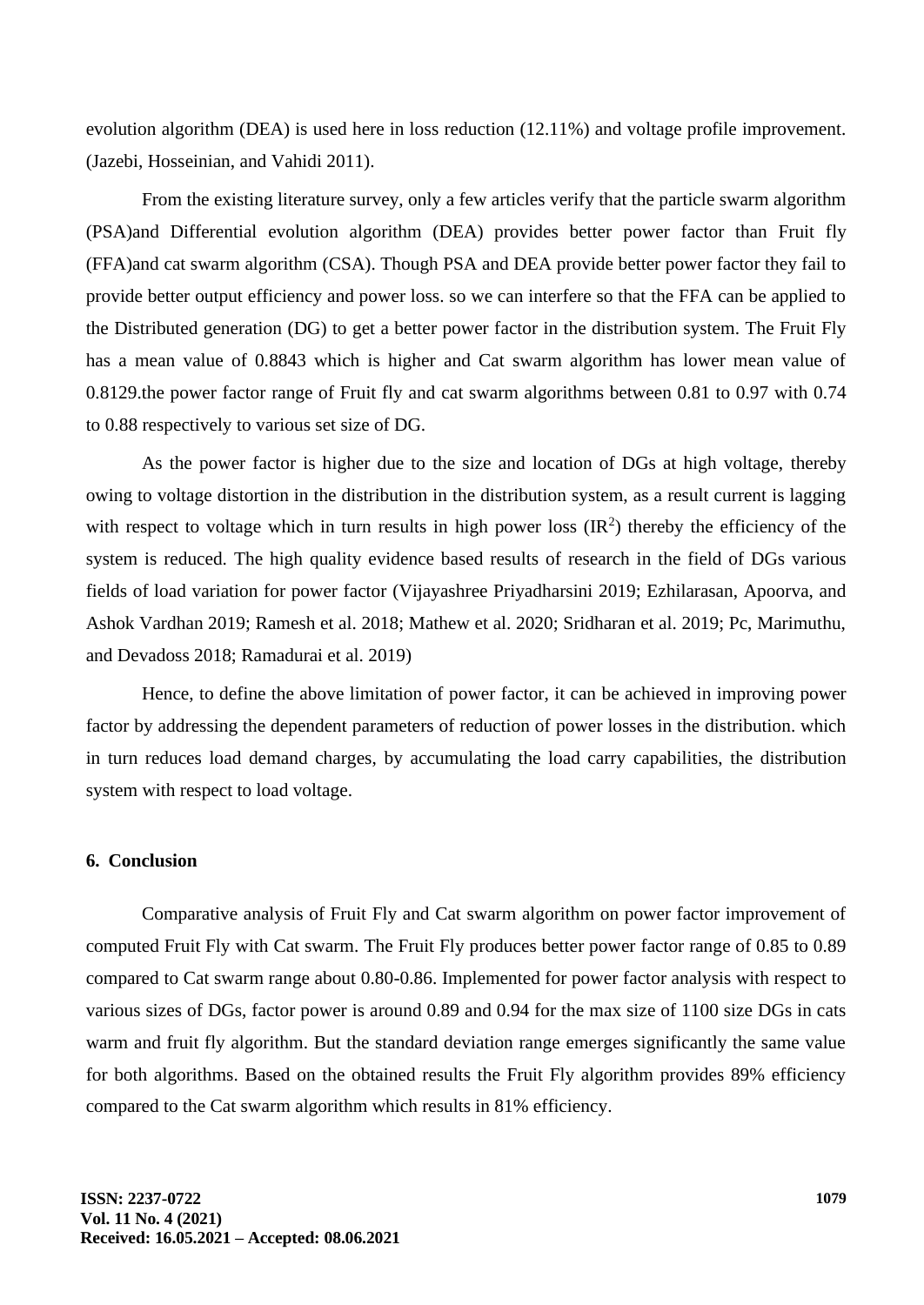# **Declarations**

# **Conflict of Interests**

No conflict of Interest in this Manuscript.

# **Author Contributions**

Author SKR was involved in data collection, data analysis, and manuscript writing. Author AN was involved in data validation and review of manuscripts.

# **Acknowledgement**

The authors would like to express their gratitude towards Saveetha School of Engineering, Saveetha Institute of Medical and Technical Sciences (Formerly known as Saveetha University) for providing the necessary infrastructure to carry out this work successfully.

**Funding:** We thank the following organizations for providing financial support that enabled us to complete the study.

- 1. Innovative Engineering Solution Pvt Ltd,Chennai, India.
- 2. Saveetha University
- 3. Saveetha Institute of Medical and Technical Sciences
- 4. Saveetha School of Engineering

# **References**

Ahmed, Aram M., Tarik A. Rashid, and Soran Ab M. Saeed. 2020. "Cat Swarm Optimization Algorithm: A Survey and Performance Evaluation." *Computational Intelligence and Neuroscience* 2020 (January): 4854895.

Alam, Afroz, Bushra Zaheer, and Mohammad Zaid. 2018. "Optimal Placement of DG in Distribution System for Power Loss Minimization and Voltage Profile Improvement." *2018 International Conference on Computing, Power and Communication Technologies (GUCON)*. https://doi.org/10.1109/gucon.2018.8674930.

Ali, Eman S., Ragab A. El-Sehiemy, Adel A. Abou El-Ela, Karar Mahmoud, Matti Lehtonen, and Mohamed M.F. Darwish. 2021. "An Effective Bi-Stage Method for Renewable Energy Sources Integration into Unbalanced Distribution Systems Considering Uncertainty." *Processes*. https://doi.org/10.3390/pr9030471.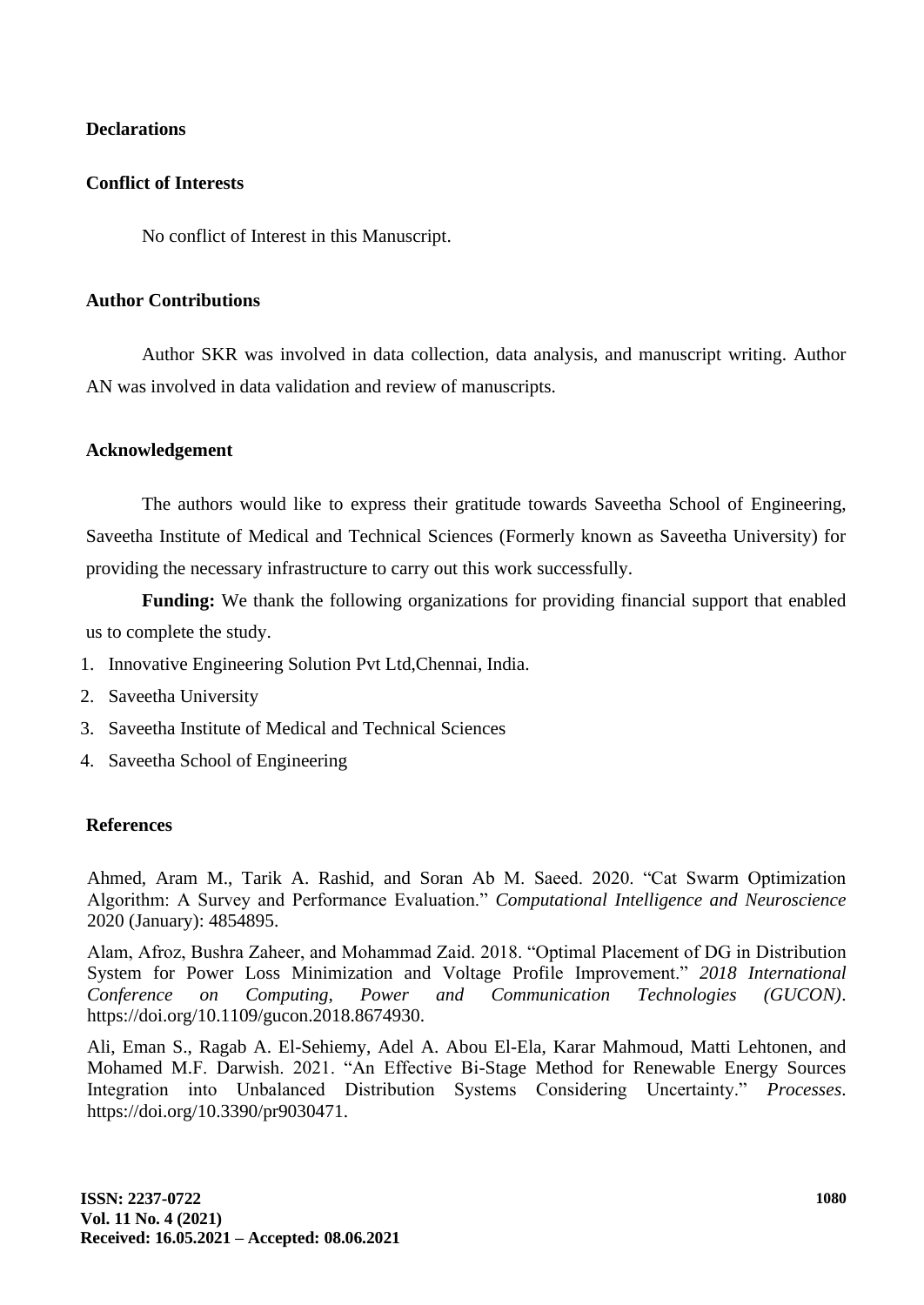Bhattacharjee, Chayan, and Binoy Krishna Roy. 2016. "Advanced Fuzzy Power Extraction Control of Wind Energy Conversion System for Power Quality Improvement in a Grid Tied Hybrid Generation System." *IET Generation, Transmission & Distribution*. https://doi.org/10.1049/ietgtd.2015.0769.

Chao, Pan, School of Electrical Engineering, Northeast Dianli University, Jilin, China, Lv Jiahui, and Meng Tao. 2016. "Optimal Configuration of Distributed Generation Based on Improved Fruit Fly Optimization Algorithm." *International Journal of Smart Grid and Clean Energy*. https://doi.org/10.12720/sgce.5.4.237-244.

Das, Choton K., Octavian Bass, Ganesh Kothapalli, Thair S. Mahmoud, and Daryoush Habibi. 2018. "Overview of Energy Storage Systems in Distribution Networks: Placement, Sizing, Operation, and Power Quality." *Renewable and Sustainable Energy Reviews*. https://doi.org/10.1016/j.rser.2018.03.068.

El-Ela, Adel Ali Abou, Ragab A. El-Sehiemy, Abdel-Mohsen Kinawy, and Eman Salah Ali. 2016. "Optimal Placement and Sizing of Distributed Generation Units Using Different Cat Swarm Optimization Algorithms." *2016 Eighteenth International Middle East Power Systems Conference (MEPCON)*. https://doi.org/10.1109/mepcon.2016.7837015.

Ezhilarasan, Devaraj, Velluru S. Apoorva, and Nandhigam Ashok Vardhan. 2019. "Syzygium Cumini Extract Induced Reactive Oxygen Species-Mediated Apoptosis in Human Oral Squamous Carcinoma Cells." *Journal of Oral Pathology & Medicine: Official Publication of the International Association of Oral Pathologists and the American Academy of Oral Pathology* 48 (2): 115–21.

Gheena, S., and D. Ezhilarasan. 2019. "Syringic Acid Triggers Reactive Oxygen Species-Mediated Cytotoxicity in HepG2 Cells." *Human & Experimental Toxicology* 38 (6): 694–702.

Guan, Wanlin, Niao Guo, Chunlai Yu, Xiaoguang Chen, Haiyang Yu, Zhipeng Liu, and Jiapeng Cui. 2017. "Optimal Placement and Sizing of Wind / Solar Based DG Sources in Distribution System." *IOP Conference Series: Materials Science and Engineering*. https://doi.org/10.1088/1757- 899x/207/1/012096.

Jazebi, S., S.H. Hosseinian, and B. Vahidi. 2011. "DSTATCOM Allocation in Distribution Networks Considering Reconfiguration Using Differential Evolution Algorithm." *Energy Conversion and Management*. https://doi.org/10.1016/j.enconman.2011.01.006.

Jose, Jerry, Ajitha, and Haripriya Subbaiyan. 2020. "Different Treatment Modalities Followed by Dental Practitioners for Ellis Class 2 Fracture – A Questionnaire-Based Survey." *The Open Dentistry Journal* 14 (1): 59–65.

Kadir, A.F. Abdul, A.F. Abdul Kadir, A. Mohamed, and H. Shareef. 2011. "Harmonic Impact of Different Distributed Generation Units on Low Voltage Distribution System." *2011 IEEE International Electric Machines & Drives Conference (IEMDC)*. https://doi.org/10.1109/iemdc.2011.5994774.

Kanwar, Neeraj, Nikhil Gupta, K. R. Niazi, and Anil Swarnkar. 2015. "Improved Cat Swarm Optimization for Simultaneous Allocation of DSTATCOM and DGs in Distribution Systems." *Journal of Renewable Energy*. https://doi.org/10.1155/2015/189080.

Karunarathne, Eshan, Jagadeesh Pasupuleti, Janaka Ekanayake, and Dilini Almeida. 2020. "Optimal Placement and Sizing of DGs in Distribution Networks Using MLPSO Algorithm." *Energies*. https://doi.org/10.3390/en13236185.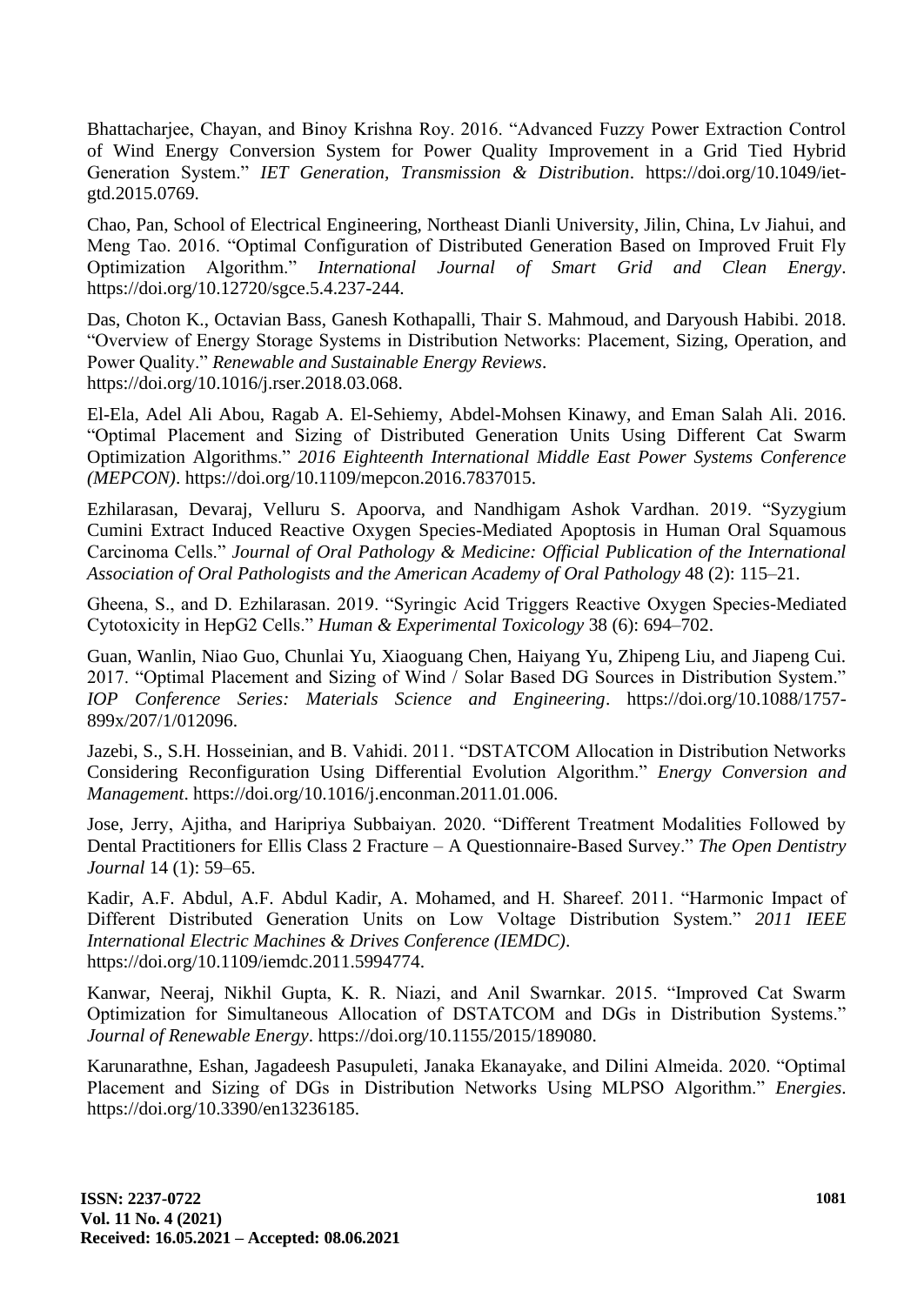Kayal, Partha, and C.K. Chanda. 2013. "Placement of Wind and Solar Based DGs in Distribution System for Power Loss Minimization and Voltage Stability Improvement." *International Journal of Electrical Power & Energy Systems*. https://doi.org/10.1016/j.ijepes.2013.05.047.

Ke, Yang, Mohammed Saleh Al Aboody, Wael Alturaiki, Suliman A. Alsagaby, Faiz Abdulaziz Alfaiz, Vishnu Priya Veeraraghavan, and Suresh Mickymaray. 2019. "Photosynthesized Gold Nanoparticles from Catharanthus Roseus Induces Caspase-Mediated Apoptosis in Cervical Cancer Cells (HeLa)." *Artificial Cells, Nanomedicine, and Biotechnology* 47(1): 1938–46.

Krishnaswamy, Haribabu, Sivaprakash Muthukrishnan, Sathish Thanikodi, Godwin Arockiaraj Antony, and Vijayan Venkatraman. 2020. "Investigation of Air Conditioning Temperature Variation by Modifying the Structure of Passenger Car Using Computational Fluid Dynamics." *Thermal Science* 24 (1 Part B): 495–98.

Malli Sureshbabu, Nivedhitha, Kathiravan Selvarasu, Jayanth Kumar V, Mahalakshmi Nandakumar, and Deepak Selvam. 2019. "Concentrated Growth Factors as an Ingenious Biomaterial in Regeneration of Bony Defects after Periapical Surgery: A Report of Two Cases." *Case Reports in Dentistry* 2019 (January): 7046203.

Mathew, M.G., S.R. Samuel, A.J. Soni, and K.B. Roopa. 2020. "Evaluation of Adhesion of Streptococcus Mutans, Plaque Accumulation on Zirconia and Stainless Steel Crowns, and Surrounding Gingival Inflammation in Primary …." *Clinical Oral Investigations*. https://link.springer.com/article/10.1007/s00784-020-03204-9.

Mehta, Meenu, Deeksha, Devesh Tewari, Gaurav Gupta, Rajendra Awasthi, Harjeet Singh, Parijat Pandey, et al. 2019. "Oligonucleotide Therapy: An Emerging Focus Area for Drug Delivery in Chronic Inflammatory Respiratory Diseases." *Chemico-Biological Interactions* 308 (August): 206– 15.

Mishra, M., and P.K. Modi. 2016. "Performance Improvement of Electric Power Distribution System Using DG." *Distributed Generation & Alternative Energy Journal*. https://doi.org/10.1080/21563306.2016.11781080.

Muthukrishnan, Sivaprakash, Haribabu Krishnaswamy, Sathish Thanikodi, Dinesh Sundaresan, and Vijayan Venkatraman. 2020. "Support Vector Machine for Modelling and Simulation of Heat Exchangers." *Thermal Science* 24 (1 Part B): 499–503.

Pc, J., T. Marimuthu, and P. Devadoss. 2018. "Prevalence and Measurement of Anterior Loop of the Mandibular Canal Using CBCT: A Cross Sectional Study." *Clinical Implant Dentistry and Related Research*. https://europepmc.org/article/med/29624863.

Ramadurai, Neeraja, Deepa Gurunathan, A. Victor Samuel, Emg Subramanian, and Steven J.L. Rodrigues. 2019. "Effectiveness of 2% Articaine as an Anesthetic Agent in Children: Randomized Controlled Trial." *Clinical Oral Investigations* 23 (9): 3543–50.

Ramaprabha, R., and B.L. Mathur. 2008. "Modelling and Simulation of Solar PV Array under Partial Shaded Conditions." *2008 IEEE International Conference on Sustainable Energy Technologies*. https://doi.org/10.1109/icset.2008.4746963.

Rambabu, T., and P. Venkata Prasad. 2014. "Optimal Placement and Sizing of DG Based on Power Stability Index in Radial Distribution System." *2014 International Conference on Smart Electric Grid (ISEG)*. https://doi.org/10.1109/iseg.2014.7005586.